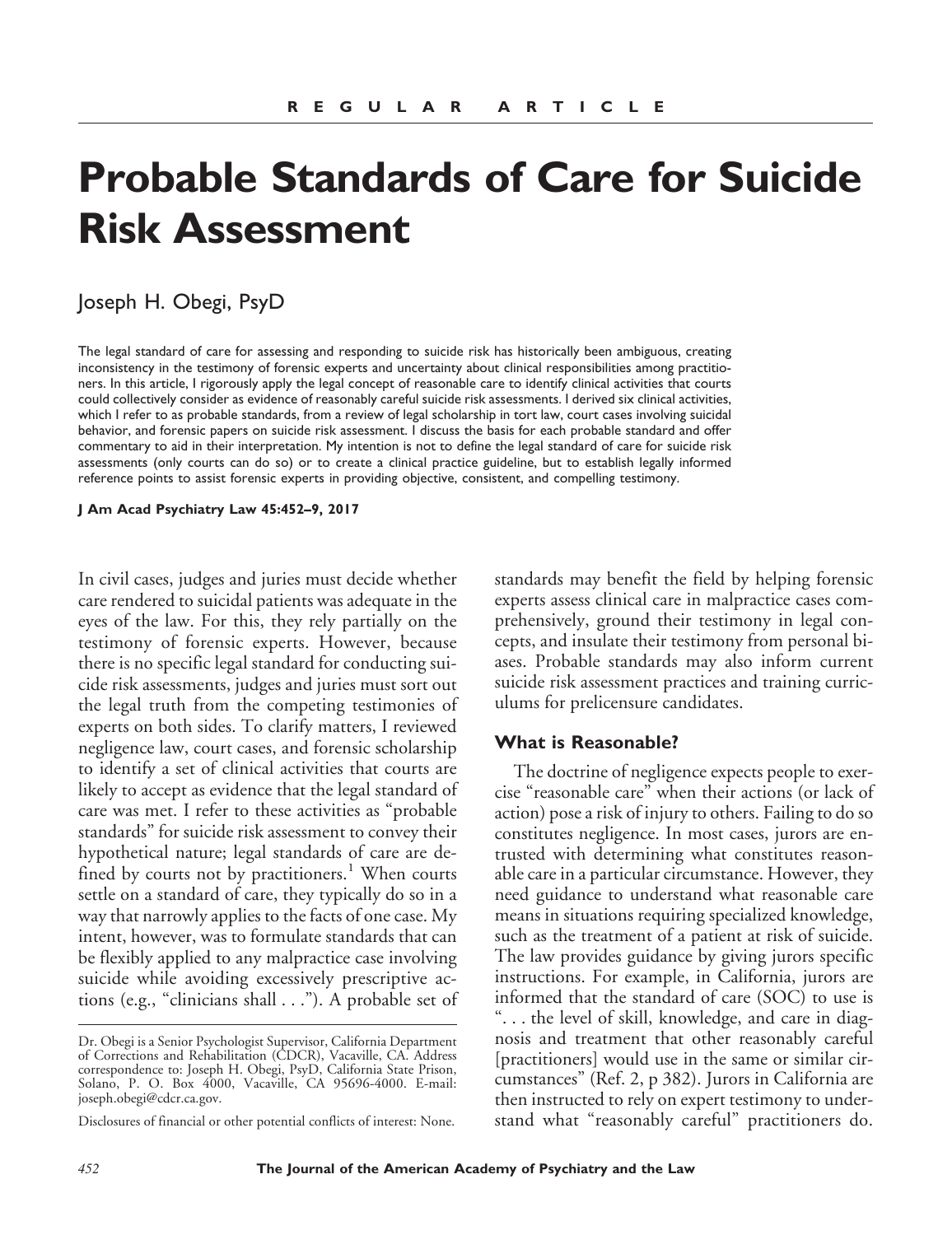Although the standard of medical custom (i.e., the "locality rule") is still in use, I focus exclusively on the reasonable-person standard because only a handful of states still observe medical custom, $3$  and courts have historically not deferred to medical custom when, in their view, disregarding a precaution, no matter how routine, creates an unacceptable risk of harm.<sup>4,5</sup>

According to legal scholars, the reasonably careful person possesses several qualities: she is attentive, gathers information to arrive at a full appreciation of the nature and degree of risk, anticipates the likelihood and severity of harm, weighs the pros and cons of different actions, takes precautions that reduce or eliminate risk, and monitors changes in the risk picture.<sup>6</sup> Naturally, practitioners should evidence these same qualities when completing a suicide risk assessment (SRA).

Because the reasonable-person standard is a general one, courts ask forensic experts to establish standards of medical care, relevant to a case, against which to judge practitioners. For SRAs, forensic experts have expressed a continuum of opinions about what the medical standards are. The opinions range from "there can be no standard" to "there are many specific standards." Representing the former are Simon and Shuman $\prime$  who persuasively argue that SOCs for suicide risk assessment are "elusive" because states define the SOC differently, the facts and circumstances of a case shape the SOCs, and experts commonly disagree on what constitutes the SOC.

There are several drawbacks to this view of medical standards for SRAs. First, the absence of standards can undermine objective analysis of malpractice cases by expert witnesses.<sup>8</sup> Second, standards that are created solely by the particulars of one case leaves practitioners rudderless: none can know what to do, but all are nevertheless expected to do it (whatever "it" is). Finally, leaving the SOC undefined does not advance the national agenda to address the profound dearth of graduate training in suicide risk assessment.<sup>9,10</sup>

For other experts, only detailed medical standards for SRAs and prescribed courses of action suffice.<sup>11–13</sup> For example, Rudd and Joiner<sup>13</sup> give a checklist of three domains and 23 areas they believe constitute the SOC for suicide risk assessment. However, the more exhaustive the medical standards are, the more likely they are to reflect ideal rather than reasonable care and thus to be more akin to clinical practice guidelines. Another concern is that a detailed checklist may lead jurors to believe that missing one or two areas is negligent. Last, overly detailed

standards lack flexibility; they are too rigid to apply across settings (i.e., emergency room versus inpatient unit) and do not readily allow for developments in the science of suicide risk assessment.

Staking out a middle ground are experts who recommend certain actions to minimize liability exposure. The recommendations are typically prescriptive and are intended to avoid negligent treatment of atrisk patients rather than to identify reasonable clinical actions. For example, Baerger<sup>14</sup> offered five recommendations: conduct an examination inclusive of current and historical suicidal thoughts and behavior; consider hospitalization or a safety plan when risk is high; reassess risk during stressful periods; maintain records that justify treatment decisions; and take special precautions for at-risk patients. Other experts offer lists of treatment failures when conducting SRAs.<sup>15</sup>

# **Probable Standards of Care for Suicide Risk Assessment**

My focus is clarifying what the law expects of reasonable clinicians completing an SRA, as opposed to what the field of psychiatry asserts is the medical standard based on accepted practice and science. So, rather than review medical evidence to identify clinical activities that could meet the reasonable care standard, I relied on legal scholarship in tort law, court cases involving suicidal behavior, and forensic papers on SRAs. In general, I identified clinical activities that met all of the following criteria: the activities were consistent with legal scholarship on negligence, endorsed in court decisions as evidence of reasonable care, and singled out by forensic experts as likely to meet the standard of reasonable care. Next, I considered how the clinical activities should be qualified to acknowledge the realities of day-to-day treatment. For example, gathering past records is a clinical activity that often depends on the patient's degree of cooperation. Finally, I formulated probable standards. By probable standards, I mean likely expectations of clinical care, as they pertain to SRAs, based on the legal concept of the reasonably careful person. My intent is to communicate legally informed expectations for reasonable care that forensic experts can flexibly apply to diverse clinical situations. Each of the following sections begins with the probable standard followed by commentary that elaborates on the standard's basis and supports its interpretation.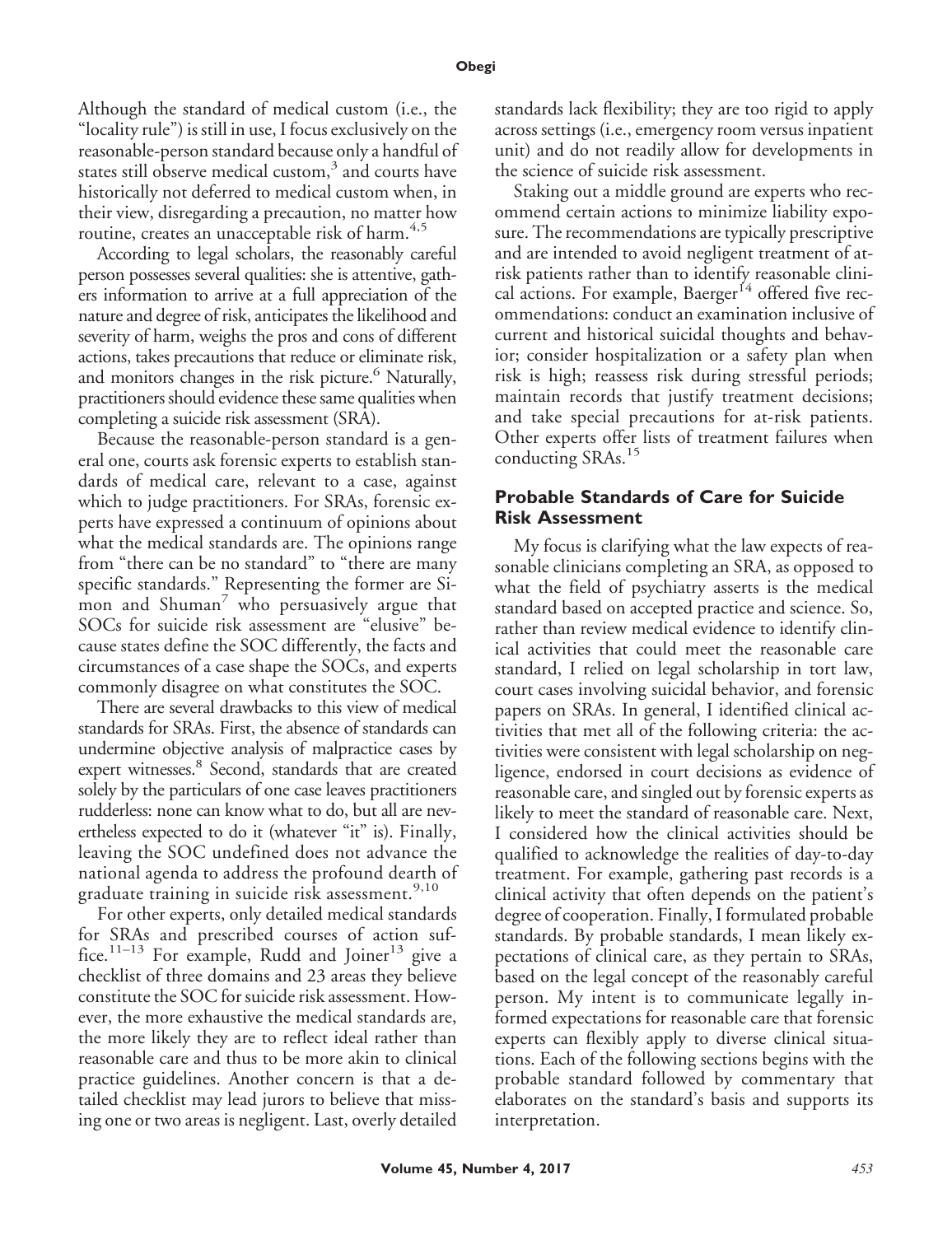## *Probable Standard 1: Gathering Information from the Patient*

To the extent that the patient is cooperative and the treatment context permits, the clinician inquires about current suicidal thinking, surveys current and historical suicide risk factors, and assesses mental status.

The law expects the reasonable clinician to diagnose and treat patients competently. Courts have concluded that making a diagnosis means "ascertaining a patient's medical condition through examination and testing" (Ref. 16, p 7) and have frequently held that diagnosis includes assessing suicide risk, $1/$ which involves components such as assessing mental status,<sup>18</sup> taking an adequate psychosocial and selfharm history,  $19$  and thorough follow-up questioning regarding psychiatric symptoms.<sup>20</sup> Thus, omitting an SRA as part of the diagnostic progress is akin to failing to appreciate risk $6$  and is evidence of inattentive care.

Courts also have accepted that suicide risk is established by evidence of a variety of risk factors $21$  and that demographic factors alone are probably inadequate.<sup>22</sup> Thus, Standard 1 requires clinicians to appreciate suicide risk fully by covering the major areas of inquiry: current suicidal thinking and behavior, current and historical risk factors, and mental status. Clinicians should also personally complete an SRA, an expectation shared by the courts.<sup>23,24</sup>

Many forensic experts believe that the activities in Standard 1 constitute minimum thresholds for reasonable care. For example, Berman and colleagues assert: "The assessment of risk involves, at a minimum, attention to the possibility of suicidal behavior through the asking of questions about suicidal thoughts, plans, intent, and actions, in addition to known risk factors" (Ref. 25, p 260). Similarly, Beckson and Penn state that "A good faith psychiatric interview and examination of the patient is required to meet the standard of care. Questioning the patient about suicidal ideation, intent, and plan is required" (Ref. 26, p 17). However, only inquiring about suicidal ideation, plans, and means is "grossly inadequate for defending against allegations of negligence" and "A suicide assessment that focuses solely on the here and now is very likely to fall below the standard of care" (Ref. 27, p 3). Finally, in their analysis of treatment failures that expose practitioners to liability, Packman and colleagues<sup>15</sup> urge clinicians to obtain a thorough self-harm history.

Standard 1 recognizes that a reasonable clinician's efforts are subject to a patient's cooperation and to the treatment context. There is no guarantee that the patient will disclose suicidal thinking when asked, and patients may intentionally mislead the clinician to avoid detection.<sup>28</sup> Some conditions may interfere with reliable reporting as well (e.g., psychosis or substance intoxication).<sup>29</sup> When patients knowingly withhold pertinent information (like a history of selfharm), courts have not found clinicians liable. $30,31$ On the other hand, courts may expect clinicians to know more about long-term patients. In *Perez v. United States*, the court concluded that, in longer treatments, "the provider has (or should have) greater knowledge of a patient's specific psychiatric status and suicidal intentions and can better prescribe and administer a course of action" (Ref. 18, p 120).

## *Probable Standard 2: Gathering Data from Other Sources*

Whenever relevant and possible, the clinician reviews pertinent documentation, makes reasonable attempts to obtain past records, and collects collateral reports from other professionals, family, or significant others.

The Restatement Third, $^6$  the widely respected reference in tort law, states that, sometimes, anticipating harm requires engaging in an effort to gain full appreciation of the present dangers. Courts "take into account the likely benefit in risk reduction the actor could have achieved by endeavoring to gather more information before engaging in conduct, and also the burden the actor would have borne in making such an effort" (Ref. 18, p 33). This notion bears out in cases involving suicidal behavior: negligence is often found when records have not been obtained or reviewed, partly because failing to do so allowed critical information to go undetected. For example, in Bell v. New York City Health & Hospitals Corp.,<sup>20</sup> a psychiatrist was found negligent, in part because he did not obtain past treatment records, which documented three previous suicide attempts. Similarly, failing to review available records, which contained a history of hospitalization for thoughts of self-harm, supported a finding of negligence.<sup>18,32</sup> Thus, courts appear to take the perspective that the burden on clinicians to inform themselves costs little in time and effort, especially when compared with the severity of possible harm to the patient.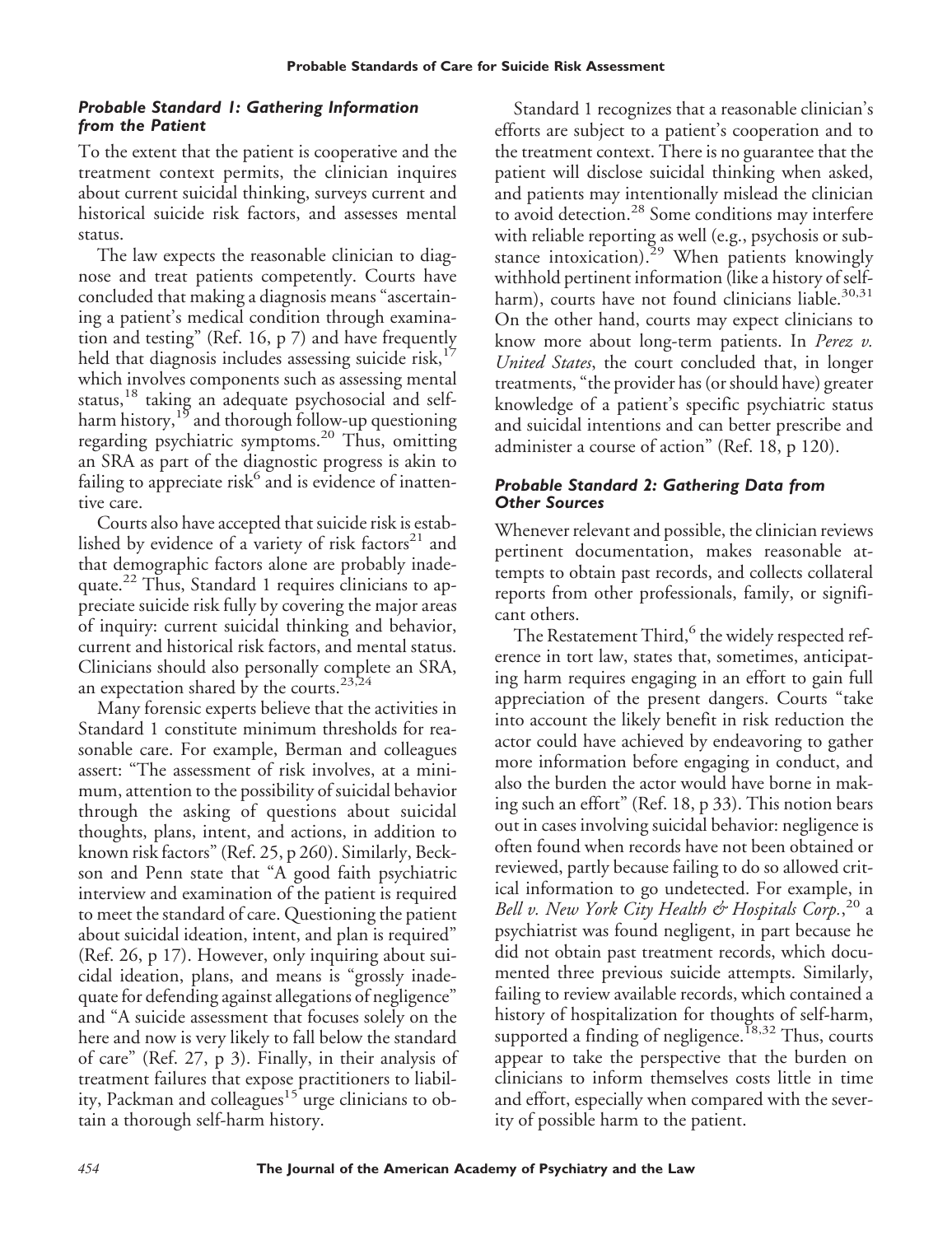Standard 2 includes critical qualifiers ("whenever relevant and possible," "pertinent," and "reasonable attempts"). On the face of it, obtaining past records seems a shoo-in for any standard on gathering clinical data. However, courts seem to recognize that what practitioners should know depends on the circumstances, and not reviewing records has not always been found to be a proximate cause of injury (for a review of illustrative cases, see Roach *et al.*33). The reality of day-to-day practice is messy. Obtaining collateral reports in low-risk situations, for example, is often unnecessary. Higher-risk situations, of course, demand that clinicians be more thorough before formulating a diagnosis and plan. However, even here, the reasonableness of a clinician's efforts to obtain and review records should be judged in the light of the patients' willingness to sign releases of information, the urgency of the situation (emergency rooms visits, home visits by psychiatric emergency response teams), and the length of clinical contact (e.g., hospitalizations lasting 72 hours). In some cases, obtaining past records quickly is difficult if not impossible.

Even when records are readily available, Standard 2 requires that clinicians review only pertinent records. Of course, what constitutes pertinent is not always straightforward. As Rogers *et al.* highlight: "Do psychiatrists have time to sift through hundreds of pages of documents of patients' medical records? Do psychiatrists need to obtain records from 1 year ago, 5, 10, or 20? Should just mental health records be obtained? What about from a patient's primary care provider?" (Ref. 34, p 453). Tellingly, psychiatrists do not commonly request records older than one year for moderate-risk patients.<sup>35</sup>

In addition, clinicians must balance the need for information with preserving therapeutic rapport. In the early sessions, when past records are typically requested, rapport is tenuous with difficult and disturbed patients and must be weighed against the intrusion of privacy that patients may experience when pressured to involve collaterals. The matter is simpler when working with children and adolescents, but parental cooperation can be an issue. On the other hand, clinicians must balance confidentiality with patient safety. In cases where the clinical picture suggests that collateral information is critical to a complete SRA, clinicians must weigh the risks and benefits of preserving privacy and safeguarding the patient.<sup>36</sup> That said, Simpson and Stacy warn: "Comments after the fact that one didn't call relatives or prior caregivers for information because of 'confidentiality' ring hollow to a jury when it is obvious that the patient was in danger" (Ref. 27, p 188).

Finally, Standard 2 is informed by the common forensic wisdom: Do not over-rely on patient's report.<sup>37</sup> Past records and collaterals can resolve discrepancies in the patient's report, reveal clinically significant behavior, and confirm denials of suicidality. Even courts have opined that relying solely on a patient's denial of intent is not acceptable.<sup>18</sup>

#### *Probable Standard 3: Estimating Suicide Risk*

The clinician estimates the degree of suicide risk based on collected information.

The law expects the reasonable clinician to anticipate harm, that is, to exercise foreseeability. According to the Restatement Third: "Primary factors to consider in ascertaining whether the person's conduct lacks reasonable care are the foreseeable likelihood that the person's conduct will result in harm, the foreseeable severity of any harm that may ensue, and the burden of precautions to eliminate or reduce the risk of harm" (Ref. 6, p 29). The suicide risk estimate is akin to foreseeable likelihood because it summarizes risk data that the clinician can use to anticipate harm. Greater risk indicates more foreseeability. In SRAs, the foreseeable severity of harm is always serious injury or death that can occur as a result of a suicide attempt. Therefore, it is the suicide risk estimate that aids clinicians in determining the burden of precautions they must take to safeguard patients from suicide.

Courts accept that suicide is not predictable<sup>38</sup> and that harm is best foreseen by assessing risk. Not only do courts understand what risk factors are (i.e., they frequently describe relative risk and are not causal), they appreciate that a consideration of risk factors is a logical approach to determining the degree of danger "because of the difficulty of tracing exactly whether and how a given action combines with other factors to directly 'cause' a particular death" (Ref. 39, p 17). Furthermore, courts grasp concepts such as chronic factors, acute factors, and warning signs (although may not refer to them as such). For example, in *Keebler v. Winfield Caraway Hospital*, the Alabama Supreme Court found that suicide is foreseeable when a person has a "history of suicidal proclivities," has "manifested suicidal proclivities" to the defendant, or was hospitalized for a suicide attempt and treated by the defendant (Ref. 40, p 845).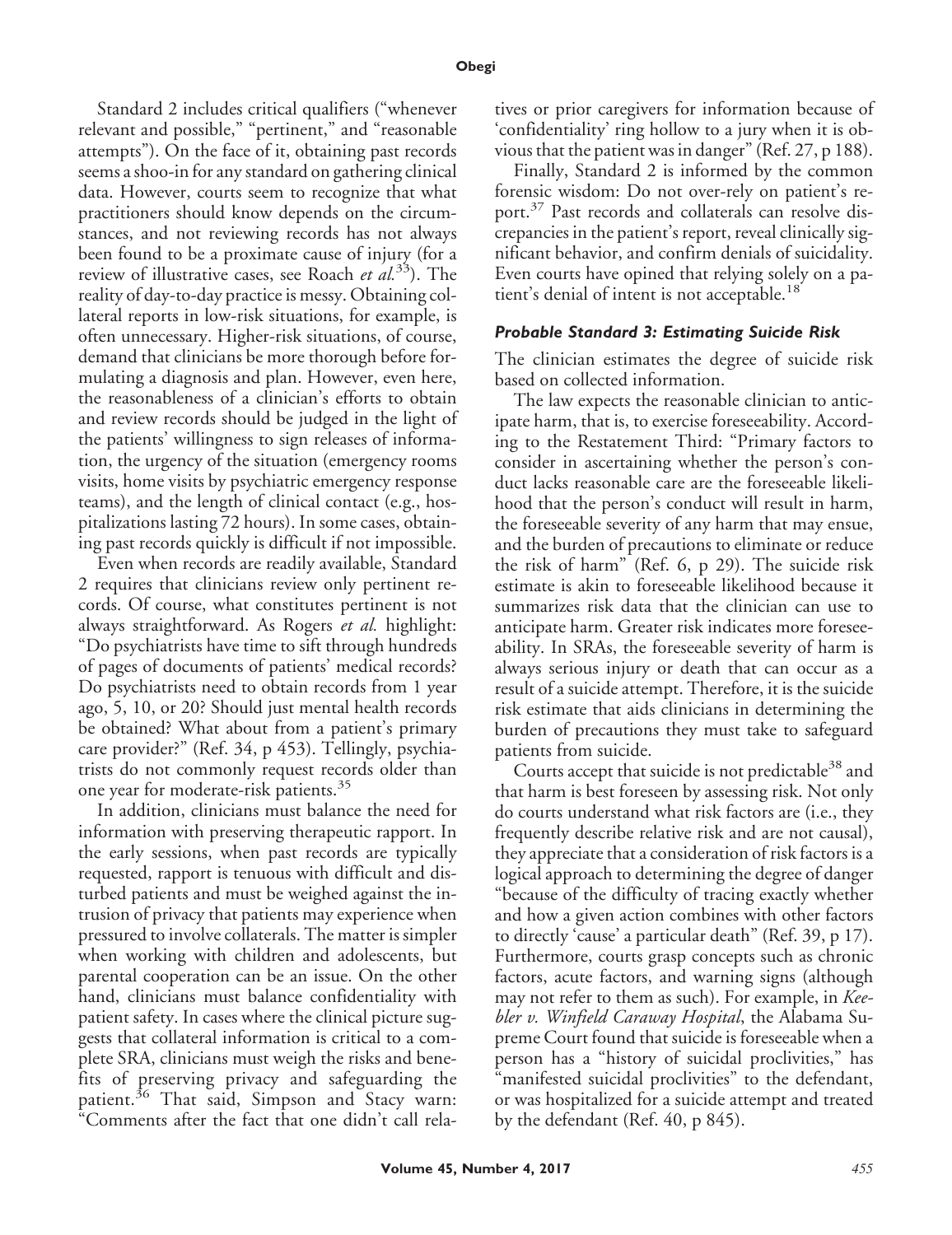Standard 4 avoids specifying how clinicians should estimate risk. Estimating suicide risk is an artful exercise in applying scientific knowledge, partly because the science of risk estimation for suicide is still young and partly because it will always require clinicians to extrapolate empirical findings based on groups of patients to a particular patient. In addition, we know little about how risk factors combine to elevate risk. To standardize how clinicians describe risk estimates, some researchers have proposed guidelines for rating overall suicide risk, $41$ whereas others have proposed estimating chronic and acute risk levels separately.<sup>42</sup> Current risk classifications rely heavily on the progression from suicidal ideation, to intent, to plans, for which research shows mixed support, $^{29}$  and they do not yet incorporate imminent warning signs. Existing classification schemes are compelling syntheses of science and clinical wisdom, but no scheme has been shown to correlate with suicide attempts or suicides. Moreover, the clinical estimation of risk is still evolving,  $43$  and even suicidologists are poor at identifying imminent risk.<sup>44</sup> Nevertheless, Standard 3 expects clinicians to assess the degree of suicide risk because the consequences of not doing so are potentially grave.

# *Probable Standard 4: Treatment Planning*

When there is substantial risk of suicide, the clinician formulates and follows through on a treatment plan, the components of which reasonably correspond to the severity of the suicide risk estimate.

The law views the doctor–patient relationship as one that imposes an affirmative duty, that is an obligation, to protect patients from harm.<sup>6</sup> When suicide risk is elevated, courts expect clinicians to take reasonable steps to prevent suicide,<sup>45</sup> regardless of the treatment setting.<sup>46</sup> As discussed earlier, in determining what preventive responses are "reasonable," courts expect clinicians to consider the likelihood of harm (degree of suicide risk) together with the gravity of resulting injury (serious self-injury or suicide). More simply, the rule is "the greater the danger, the greater the care" (Ref. 6, p 46). In an SRA, this means that a higher suicide risk estimate should result in more intensive or invasive clinical intervention.

Treaters commonly defend their treatment decisions as based on clinical judgment. Standing alone, however, such an assertion is not evidence of reasonableness. To courts, clinical judgment is evidenced by a "balancing test." For example, in *Johnson v.*

*United States*, the court concluded that "the treating physician must exercise his judgment and balance the various therapeutic considerations together with the possible dangers" (Ref. 38, p 1293). Thus, clinicians are expected to weigh the cost of preventive measures against the benefit they provide, where cost refers to the amount of effort or expense required by the treater to accomplish the preventive step, and benefit refers to the degree of risk reduction a particular preventive step is expected to yield. In general, legal scholars believe that, as serious harm becomes more foreseeable, arguments of cost become less defensible.<sup>6</sup> Based on this, common clinical responses to suicide risk (e.g., hospitalization, communicating risk to family or significant others, means restriction or ordering close observation) are likely to be viewed as incurring little cost to clinicians compared with the substantial reduction in risk that such responses could produce.

Forensic experts have been less specific about the SOC and treatment planning for at-risk patients, likely because it is impractical to address every type of clinical intervention. What they often recommend, however, is that clinicians make treatment decisions based on a risk–benefit analysis.<sup>47,48</sup> Standard 4 also requires clinicians to use a common principle in health care: prescribe care that is commensurate with the severity of symptoms and risk of future harm (e.g., as heart disease worsens, interventions become more aggressive and invasive). This type of measured response is also widely accepted in the treatment of suicidal thinking and behavior.<sup>49,50</sup> Reid is especially emphatic: "First, protect the patient."<sup>51</sup>

# *Probable Standard 5: Documentation*

The clinician documents the findings of the suicide risk assessment and, when substantial suicide risk exists, the rationale for the selected course of treatment.

Many court decisions involving patient suicide clearly show that documentation is necessary to prove that reasonable care occurred. In *Abille v. United States*, the court concluded that a psychiatrist's "failure to keep contemporary progress notes reflecting his exercise of judgment, and the basis for it, was below the standard of care" and that this was the proximate cause of a patient's suicide (Ref. 52, p 14; see also *Bell*20). In *Campbell v. Kelly*, <sup>53</sup> the court was skeptical that a psychiatrist's habit of documenting only "positive" findings was evidence that an SRA was completed. In other words, the absence of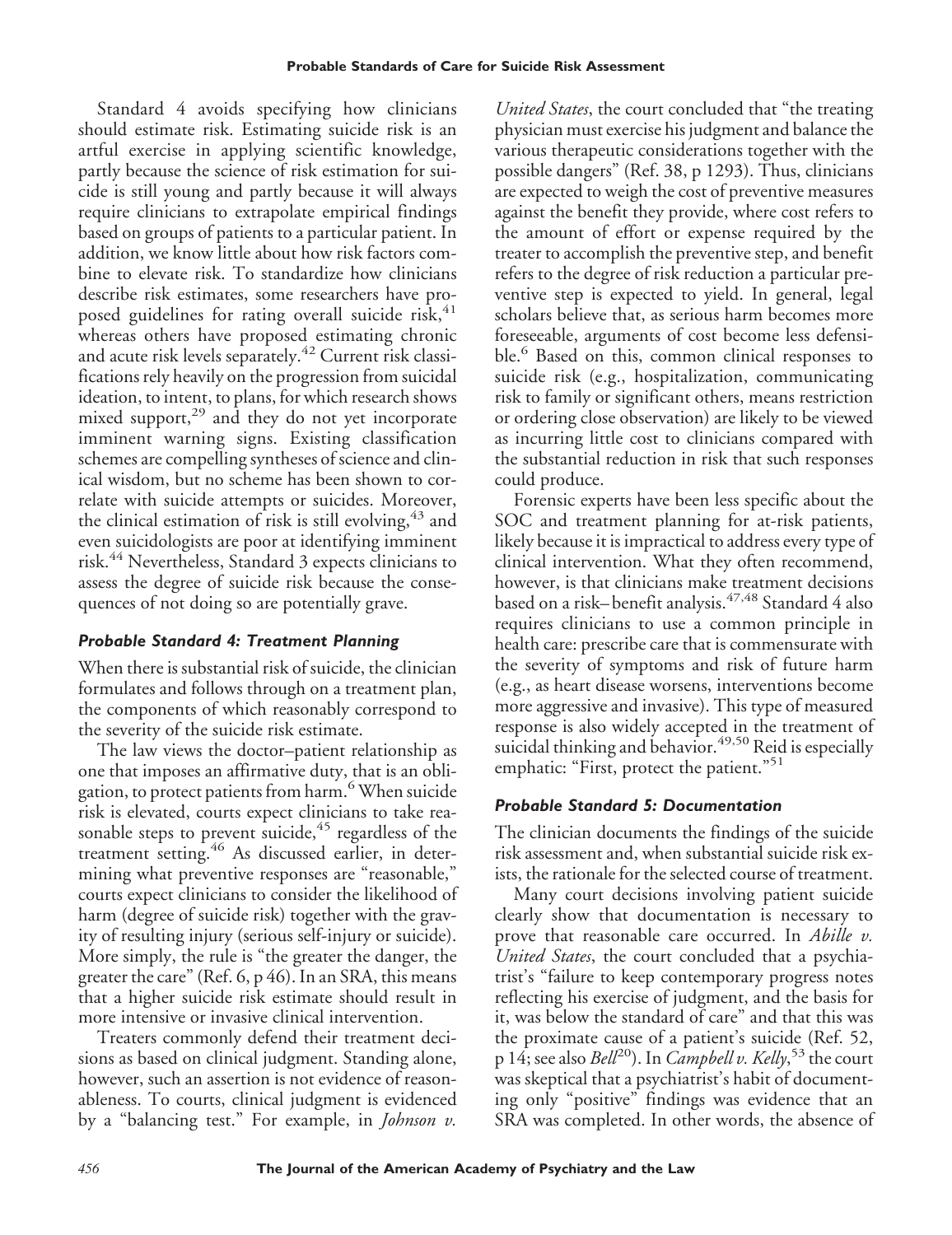notes is not a reliable indicator that an SRA was made. Finally, in *Perez v. United* States,<sup>18</sup> the court asserted that neglecting to note risk factors for suicide was a deviation from the standard of care in the treatment of a suicidal patient.

Thus, without documentation clinicians cannot establish whether they met any of the previously described standards. As Simpson and Stacy observe: "Since suicide is one of the worst possible outcomes for a psychiatric patient, most juries conclude that if a psychiatrist actually conducted a suicide assessment, he or she surely would have documented it" (Ref. 27, p 186). Because hindsight bias can distort how experts and juries understand clinical events,<sup>54</sup> the clinical record establishes precisely what data clinicians relied on and how they used it to arrive at a suicide risk estimate. The goal is to show that reasoned judgment was exercised, not that the suicide risk estimate was "right" or correctly predicted suicidal behavior.<sup>55</sup>

## *Probable Standard 6: Monitoring*

The clinician updates the suicide risk estimate when there are clinically significant changes in the patient's circumstances or condition and reassesses risk at significant treatment junctures.

As discussed in Standard 3, the law insists that the reasonable person foresees harm. However, legal scholars point out that, as circumstances change, so does the likelihood of harm.<sup>6</sup> Consequently, so long as there is a duty to care, the reasonable person is obligated to monitor the risk picture. Courts have applied this reasoning to the care of the suicidal patient. In *Perez v. United States*, the court stated: "To the extent that a mental health patient continues to receive care from a provider, the duty to render a proper diagnosis is ongoing" (Ref. 18, p 86). In addition, findings of negligence frequently occur when suicide risk was not reassessed at critical treatment transitions such as psychiatric discharge<sup>20</sup> or decisions to lower safety precautions. $52$ 

As numerous experts have pointed out, SRAs are not static: psychiatric symptoms fluctuate, suicidal urges wax and wane, contributing factors worsen or fade, and new events can improve or exacerbate the clinical picture.<sup>25,56,57</sup> Rudd and colleagues recommend that clinicians: "Routinely monitor, assess, and document a patient's initial and ongoing suicide risk and document interventions for maintaining outpatient safety until suicidality has clinically resolved"

(Ref. 58, p 442). Reid goes even further: "A single risk assessment is often not enough to meet the standard of care" (Ref. 59).

# **Further Qualifications**

Discussions of reasonable care run the risk of imposing impossibly high expectations upon practicing clinicians, so it bears repeating that the probable SOCs discussed above are an attempt to apply the legally defined qualities of the reasonable careful person to the assessment of suicide risk. The probable SOCs are inferences, based on legal scholarship, court cases, and the opinions of forensic experts, about how judges and juries might apply the legal standard of reasonable care to SRAs. The probable SOCs are not a substitute for a jurisdiction's legal definition of reasonable care, are not standards of ethics for professional behavior, and are not medical standards for conducting SRAs. The probable SOCs can assist but cannot replace the reasoned analysis that forensic experts must apply when preparing to testify about what the medical standard of care is in a given circumstance.

Furthermore, I have intentionally used the qualifier "probable." The probable SOCs are a set of clinical activities that could meet, not assuredly meet or the only way to meet, a legal standard of reasonable care. Numerous variables could lead fact finders to other interpretations of what is reasonable care for SRAs. For example, juries may be affected by hindsight bias and their own notions of right and wrong, or they can adopt a strict liability perspective believing that a clinician could not have provided reasonable care if the patient died by suicide.<sup>60</sup> Appellate courts, on the other hand, are more likely to appreciate how forensic testimony corresponds to finer points of law. Variations in law across jurisdictions and the facts and circumstances of a case can also substantially alter the meaning of reasonable care.

The probable SOCs should not be rigidly applied or used in all cases involving suicidal behavior. They are most appropriate for analyzing clinical situations in which there is a clear need for a formal SRA (e.g., upon admission to an inpatient unit for self-harm). In outpatient settings, clinicians commonly conduct a brief screening (e.g., ask about current and past suicidal ideation) to determine whether a full SRA is needed. In this case, the probable SOCs that I have described are not relevant. Even when a formal SRA is indicated, there may be circumstances where the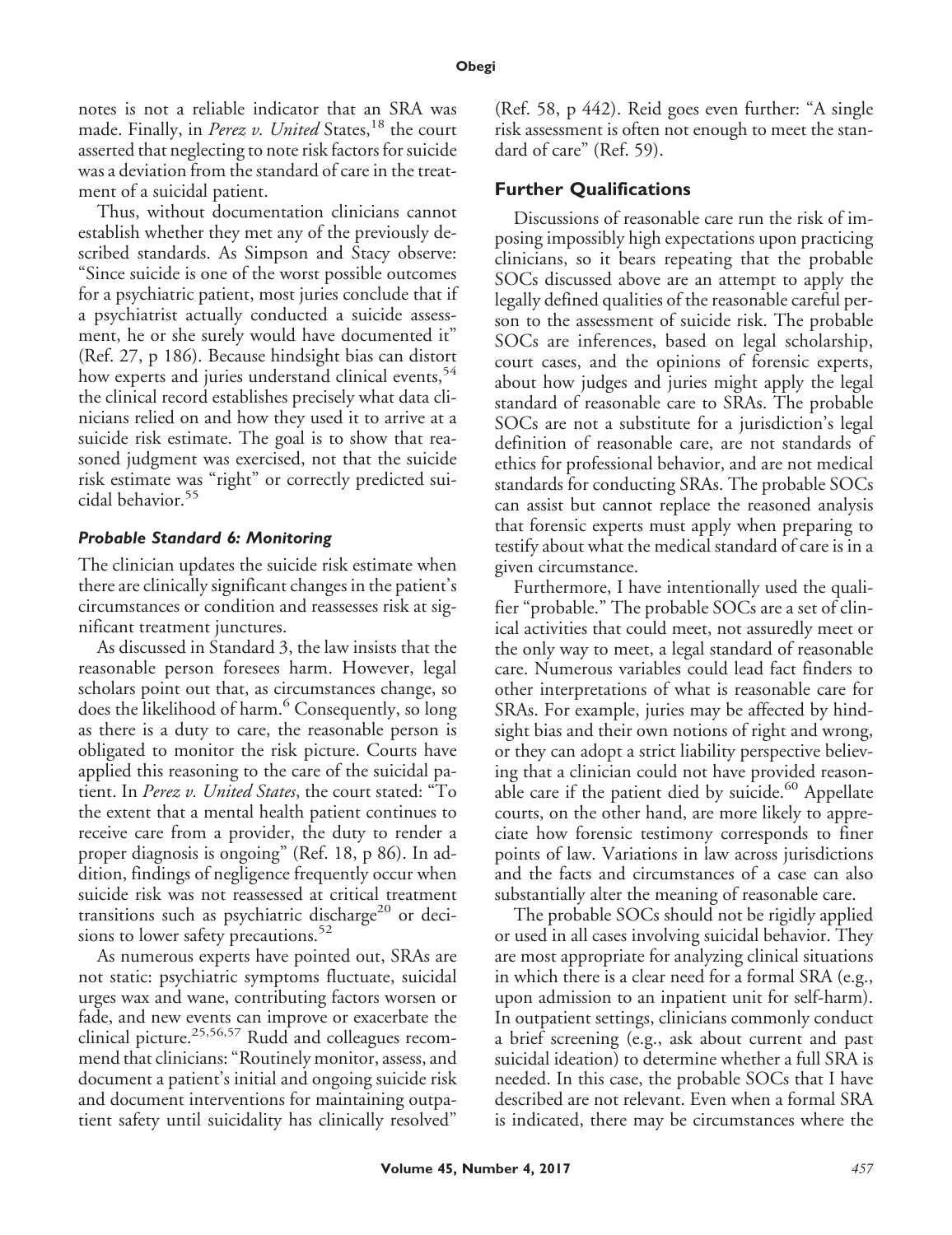probable SOCs cannot be straightforwardly applied. For example, the probable SOCs do not address situations in which the care of a suicidal patient is shared by several treatment teams across shifts or days.

Finally, the probable SOCs are not clinical practice guidelines for SRAs. Clinical practice guidelines prescribe treatment that is directly informed by the best available medical evidence and are usually associated with best practice. $61$  The probable standards were derived from legal and forensic sources not from medical evidence. As such, they comport with the legal definition of reasonable care rather than with medically optimal care. Although I hope that forensic experts use the probable standards that I identified as a guide for analyzing cases and preparing testimony, the standards themselves, strictly speaking, are not treatment guidelines. They are reference points for forensic experts to use when determining whether a formal SRA could meet the legal standard of reasonable care. Forensic experts must still address whether the methods used in an SRA were consistent with accepted practice and science, form an opinion about how the defendant's actions caused injury, and guard against using their clinical preferences as the medical standard of care.

#### **Conclusion**

Any attempt to define standards will naturally be controversial: some experts will view the clinical activities in some standards as excessive, whereas others will assert that key activities were left out. Nor are the probable standards for SRAs that I have described intended to resolve all ambiguities in defining the standard of care; forensic experts must still study the facts of a case to form an opinion about whether care was negligent. My hope is that these probable standards can support objective forensic analysis and, at the same time, help practitioners understand what a legally adequate assessment of suicide risk involves.

#### **Acknowledgments**

The author wishes to thank Skip Simpson and William H. Reid for their incisive feedback.

#### **References**

1. Heilbrun K, DeMatteo D, Marczyk G, *et al*: Standards of practice and care in forensic mental health assessment: legal, professional, and principles-based consideration. Psychol Pub Pol'y & L 14:1– 26, 2008

- 2. Judicial Council of California: Judicial Council of California Civil Jury Instructions. New Providence, NJ: LexisNexis, 2015. Available at: http://www.courts.ca.gov/partners/juryinstructions.htm. Accessed October 14, 2017
- 3. Ginsberg, MD: The Locality Rule Lives! Why? Using Modern Medicine To Eradicate An "Unhealthy" Law. Drake L Rev 321: 321–73, 2013
- 4. Hooper v. Northern Barge Corp., 60 F. 2d 737 (1932)
- 5. Helling v. Carey, 519 P.2d 981 (1974)
- 6. American Law Institute: Restatement of the Law Third, Torts: Liability for Physical and Emotional Harm (vol 1). St. Paul, MN: American Law Institute Publishers, 2010
- 7. Simon RI, Shuman DW: The standard of care in suicide risk assessment: an elusive concept. CNS Spectrums 11:442–5, 2006
- 8. Knoll J, Gerbasi J: Psychiatric malpractice case analysis: striving for objectivity. J Am Acad Psychiatry Law 34:215–23, 2006
- 9. Schmitz WM, Allen MH, Feldman BN, *et al*: Preventing suicide through improved training in suicide risk assessment and care: an American Association of Suicidology Task Force Report addressing serious gaps in U.S. mental health training. Suicide Life Threat Behav 42:292–304, 2012
- 10. U.S. Department of Health and Human Services (HHS) Office of the Surgeon General, National Action Alliance for Suicide Prevention: 2012 National Strategy for Suicide prevention: Goals and Objectives for Action. Washington, DC: HHS, 2012. Available at: https://www.surgeongeneral.gov/library/reports/national-strategysuicide-prevention/index.html. Accessed October 14, 2017
- 11. Berman AL: Risk management with suicidal patients. J Clin Psychol 62:171– 84, 2006
- 12. Cukrowicz KC, Wingate LR, Driscoll KA, *et al*: A standard of care for the assessment of suicide risk and associated treatment: The Florida State University Psychology Clinic as an example. J Contemp Psychother 34:87–100, 2004
- 13. Rudd, MD, Joiner T: The assessment, management, and treatment of suicidality: toward clinically informed and balanced standards of care. Clin Psychol 5:135–50, 1998
- 14. Baerger DR: Risk management with the suicidal patient: lessons from case law. Prof Psychol 32:359 – 66, 2001
- 15. Packman WL, Pennuto T, Bongar B, *et al*: Legal issues of professional negligence in suicide cases. Behav Sci & L 22:697–713, 2004
- 16. Silva v. Southwest Fla. Blood Bank, 601 So. 2d 1184 (1992)
- 17. Baker v. United States, 226 F. Supp. 129 (1964)
- 18. Perez v. United States, 883 F. Supp. 2d 1257 (2012)
- 19. Champagne v. United States, 836 F. Supp. 684 (1992)
- 20. Bell v. New York City Health & Hospitals Corp., 90 A.D.2d 270 (1982)
- 21. Lovelace v. Urbano, 37 Va. Cir. 114 (1995)
- 22. Williamson v. Liptzin 539 S.E.2d 313 (2000)
- 23. Edwards v. Tardif, 692 A.2d 1266 (1997)
- 24. Granicz v. Chirillo, 147 So. 3d 544 (2014)
- 25. Berman AL, Jobes DA, Silverman MM: Adolescent Suicide: Assessment and Intervention (ed 2). Washington, DC: American Psychological Association, 2006
- 26. Beckon M, Penn J: Standard of care for suicide risk assessment: how much is enough? AAPL Newsletter 37:29, 2012
- 27. Simpson S, Stacy M: Avoiding the malpractice snare: documenting suicide risk assessment. J Psychiatry Pract 10:185–9, 2004
- 28. Resnick PJ: Recognizing that the suicidal patient views you as an adversary. Curr Psychiatry 1:8, 2002
- 29. Silverman MM, Berman AL: Suicide risk assessment and risk formulation, part I: a focus on suicide ideation in assessing suicide risk. Suicide Life Threat Behav 44:420 –31, 2012
- 30. Skar v. City of Lincoln, 599 F. 2d 253 (1979)
- 31. Krapivka v. Maimonides Medical Center, 119 A.D.2d 801 (1986)
- 32. Dinnerstein v. United States, 486 F.2d 34 (1973)